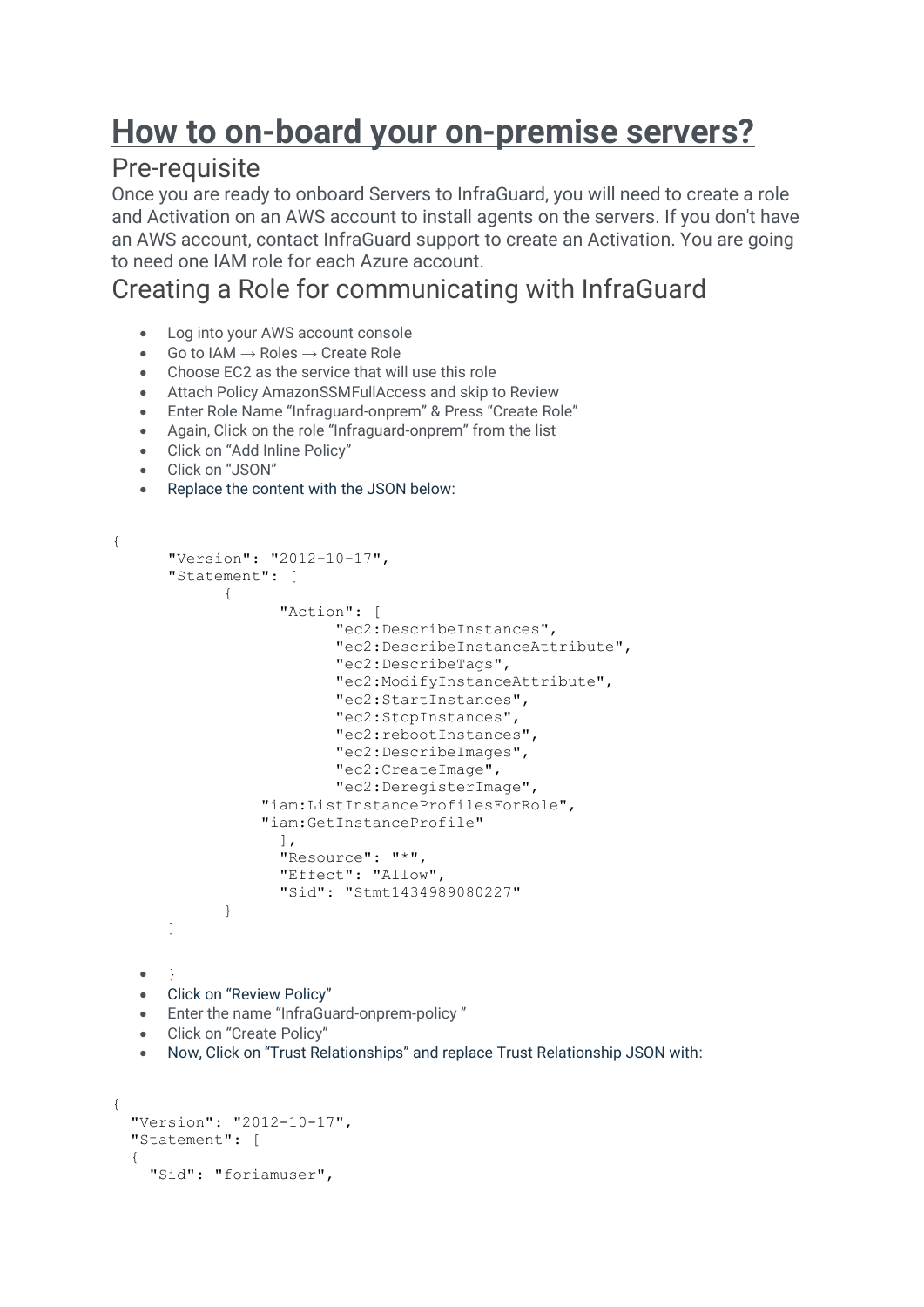```
 "Effect": "Allow",
   "Principal": {
   "AWS": "arn:aws:iam::028197385767:role/infraguardswitchrole"
   },
   "Action": "sts:AssumeRole",
   "Condition": {
   "StringEquals": {
     "sts:ExternalId": "InfraGuardApp"
   }
   }
 },
 {
   "Sid": "forssmec2",
   "Effect": "Allow",
   "Principal": {
   "Service": [
     "ec2.amazonaws.com",
     "ssm.amazonaws.com"
   ]
   },
   "Action": "sts:AssumeRole"
 }
 ]
    }
```
• Click on "Update Trust Policy"

#### Create an Activation on an AWS account

- Open the AWS Systems Manager console
- In the navigation pane, choose Hybrid Activations and choose Create activation.
- (Optional) In the Activation description field, enter a description for this activation.
- In the Instance limit field, specify the total number of on-premises servers or VMs that you want to register with AWS as part of this activation.
- In the IAM role name section, choose a service role option that enables your servers and VMs to communicate with AWS Systems Manager in the cloud:
	- 1. Choose Use the system created default command execution role to use a role and managed policy created by AWS.
	- 2. Choose Select an existing custom IAM role that has the required permissions to use the optional custom role you created earlier.
- In the Activation expiry date field, specify an expiration date for the activation.
- (Optional) In the Default instance name field, specify a name.
- Choose Create activation. Systems Manager immediately returns the Activation Code and ID to the console.
- Note down the Activation Code and Activation ID in a safe place.

### Install the agent in your Window Environment:

- Log on to a server or VM in your Window environment
- Open Windows PowerShell
- Copy and paste the following command block after replacing the placeholder values with the Activation Code and Activation ID and AWS Region code:

\$code = "activation-code"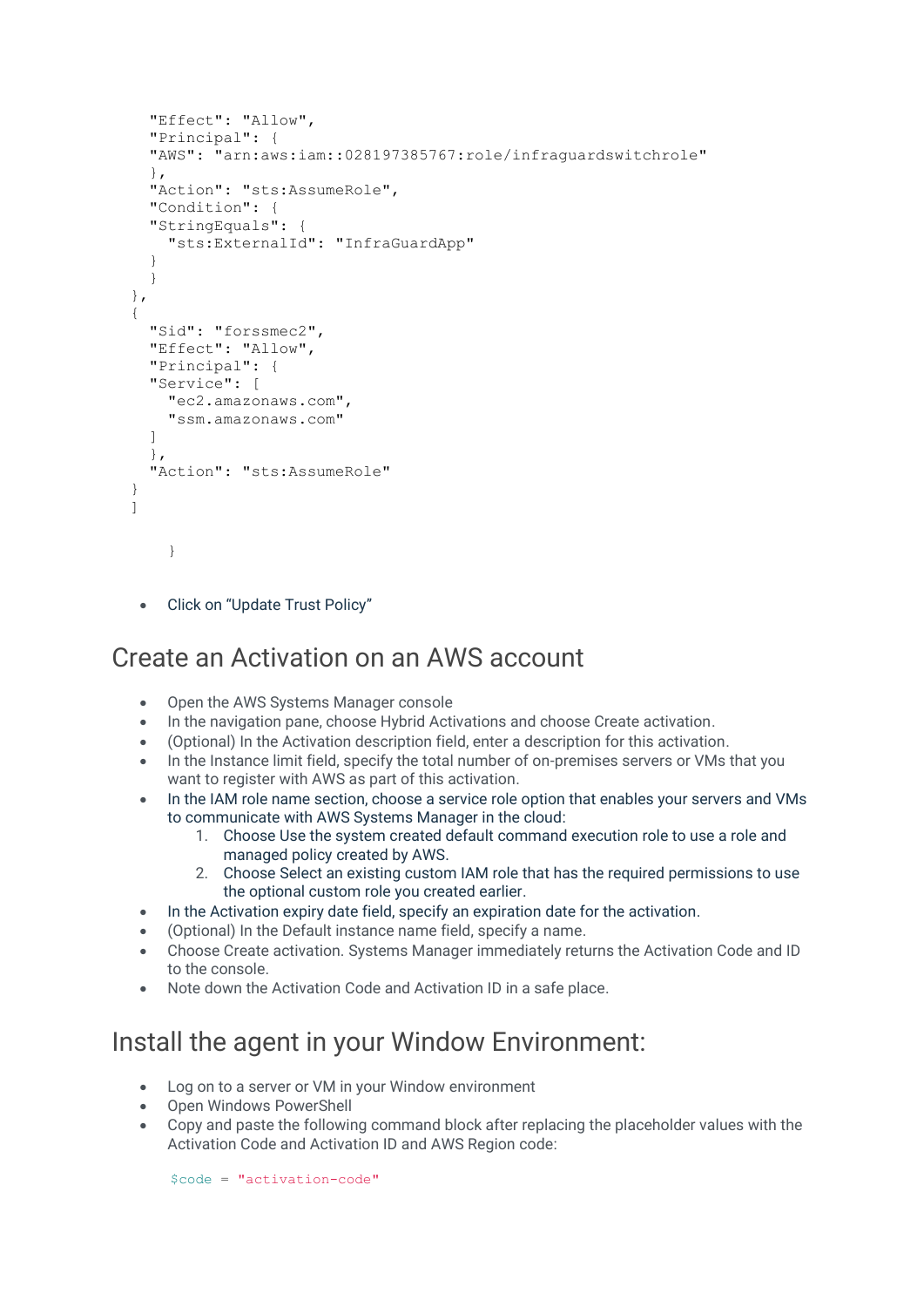```
 $id = "activation-id"
         $region = "region"
        \daggerdir = \frac{5}{2}env:TEMP + "\ssm"
         New-Item -ItemType directory -Path $dir -Force
         cd $dir
         (New-Object System.Net.WebClient).DownloadFile("https://amazon-ssm-
$region.s3.amazonaws.com/latest/windows_amd64/AmazonSSMAgentSetup.exe", $dir +
"\AmazonSSMAgentSetup.exe")
         Start-Process .\AmazonSSMAgentSetup.exe -ArgumentList @("/q", "/log",
"install.log", "CODE=$code", "ID=$id", "REGION=$region") -Wait
         Get-Content ($env:ProgramData + "\Amazon\SSM\InstanceData\registration")
                 Get-Service -Name "AmazonSSMAgent"
```
#### Install the agent in your Linux Environment:

- Log on to a server or VM in your Linux environment
- Copy and paste one of the following command blocks into SSH. Replace the placeholder values with the Activation Code and Activation ID and AWS Region code.

#### • On RHEL 6.x, and CentOS 6.x

```
 mkdir /tmp/ssm
         curl https://s3.amazonaws.com/ec2-downloads-
windows/SSMAgent/latest/linux_amd64/amazon-ssm-agent.rpm -o /tmp/ssm/amazon-ssm-
agent.rpm
        sudo yum install -y /tmp/ssm/amazon-ssm-agent.rpm
         sudo stop amazon-ssm-agent
         sudo amazon-ssm-agent -register -code "activation-code" -id "activation-id"
-region "region"
         sudo start amazon-ssm-agent
```
#### • On RHEL 7.x and CentOS 7.x

```
 mkdir /tmp/ssm
         curl https://s3.amazonaws.com/ec2-downloads-
windows/SSMAgent/latest/linux amd64/amazon-ssm-agent.rpm -o /tmp/ssm/amazon-ssm-
agent.rpm
        sudo yum install -y /tmp/ssm/amazon-ssm-agent.rpm sudo systemctl stop amazon-ssm-agent
         sudo amazon-ssm-agent -register -code "activation-code" -id "activation-id"
-region "region"
        sudo systemctl start amazon-ssm-agent
```
### • On SLES [SUSE Linux Enterprise Server]

```
 mkdir /tmp/ssm
         sudo wget https://s3.amazonaws.com/ec2-downloads-
windows/SSMAgent/latest/linux_amd64/amazon-ssm-agent.rpm
         sudo rpm --install amazon-ssm-agent.rpm
         sudo systemctl stop amazon-ssm-agent
         sudo amazon-ssm-agent -register -code "activation-code" -id "activation-id"
-region "region"
         sudo systemctl enable amazon-ssm-agent
         sudo systemctl start amazon-ssm-agent
```